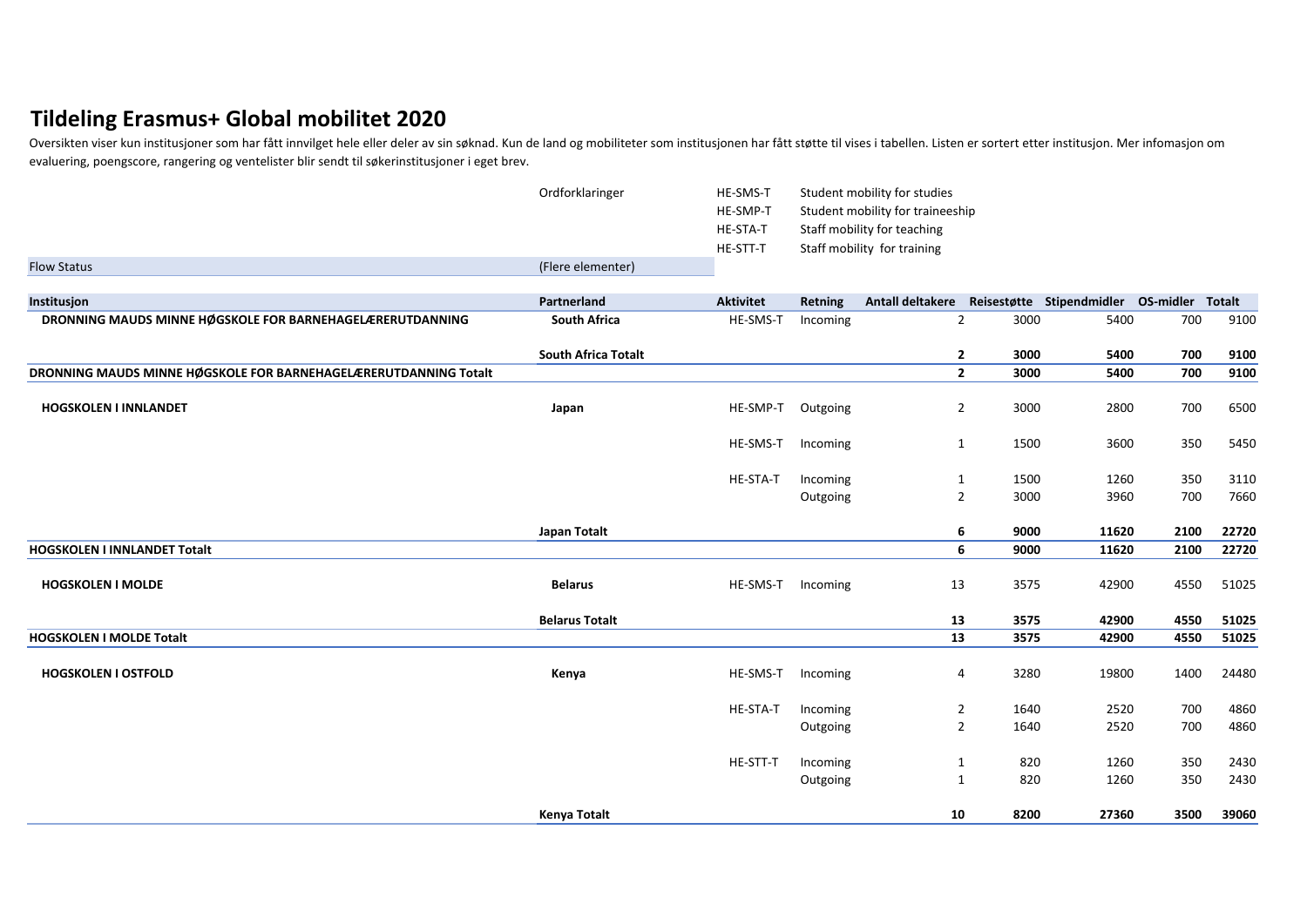| <b>HOGSKOLEN I OSTFOLD Totalt</b>            |                                  |          |                      | 10               | 8200         | 27360        | 3500         | 39060          |
|----------------------------------------------|----------------------------------|----------|----------------------|------------------|--------------|--------------|--------------|----------------|
| Høgskulen i Volda                            | Moldova (Republic of)            | HE-SMS-T | Incoming             | 4                | 1440         | 18000        | 1400         | 20840          |
|                                              |                                  | HE-STT-T | Incoming             | $\mathbf{1}$     | 360          | 1260         | 350          | 1970           |
|                                              |                                  |          | Outgoing             | $\mathbf 1$      | 360          | 1260         | 350          | 1970           |
|                                              | Moldova (Republic of) Totalt     |          |                      | 6                | 2160         | 20520        | 2100         | 24780          |
|                                              | <b>Russian Federation</b>        | HE-SMS-T | Incoming             | $\boldsymbol{6}$ | 1820         | 27000        | 2100         | 30920          |
|                                              |                                  |          | Outgoing             | $\mathbf{1}$     | 275          | 3500         | 350          | 4125           |
|                                              |                                  | HE-STT-T | Incoming             | 3                | 910          | 3780         | 1050         | 5740           |
|                                              |                                  |          | Outgoing             | $\overline{2}$   | 720          | 2520         | 700          | 3940           |
|                                              | <b>Russian Federation Totalt</b> |          |                      | 12               | 3725         | 36800        | 4200         | 44725          |
| Høgskulen i Volda Totalt                     |                                  |          |                      | 18               | 5885         | 57320        | 6300         | 69505          |
|                                              |                                  |          |                      |                  |              |              |              |                |
| NLA Høgskolen                                | Albania                          | HE-SMS-T | Incoming             | 12               | 4320         | 54000        | 4200         | 62520          |
|                                              |                                  | HE-STA-T | Outgoing             | 3                | 1080         | 3780         | 1050         | 5910           |
|                                              | <b>Albania Totalt</b>            |          |                      | 15               | 5400         | 57780        | 5250         | 68430          |
|                                              | Georgia                          | HE-SMS-T | Incoming             | 12               | 6360         | 54000        | 4200         | 64560          |
|                                              |                                  | HE-STA-T | Incoming             | 3                | 1590         | 3780         | 1050         | 6420           |
|                                              |                                  |          | Outgoing             | $\mathsf 3$      | 1590         | 3780         | 1050         | 6420           |
|                                              |                                  | HE-STT-T | Incoming             | $\mathbf{1}$     | 530          | 1260         | 350          | 2140           |
|                                              |                                  |          | Outgoing             | $\mathbf{1}$     | 530          | 1260         | 350          | 2140           |
|                                              | <b>Georgia Totalt</b>            |          |                      | ${\bf 20}$       | 10600        | 64080        | 7000         | 81680          |
| NLA Høgskolen Totalt                         |                                  |          |                      | $\overline{35}$  | 16000        | 121860       | 12250        | 150110         |
|                                              |                                  |          |                      |                  |              |              |              |                |
| <b>NORGES IDRETTSHOGSKOLE</b>                | Zambia                           | HE-STA-T | Incoming<br>Outgoing | $\sqrt{5}$<br>5  | 7500<br>7500 | 8100<br>8100 | 1750<br>1750 | 17350<br>17350 |
|                                              |                                  |          |                      |                  |              |              |              |                |
|                                              | Zambia Totalt                    |          |                      | 10               | 15000        | 16200        | 3500         | 34700          |
| <b>NORGES IDRETTSHOGSKOLE Totalt</b>         |                                  |          |                      | ${\bf 10}$       | 15000        | 16200        | 3500         | 34700          |
| NORGES MILJO-OG BIOVITENSKAPLIGE UNIVERSITET | Australia                        | HE-SMS-T | Incoming             | 1                | 1500         | 2700         | 350          | 4550           |
|                                              |                                  | HE-STA-T | Outgoing             | $\mathbf{1}$     | 1500         | 4536         | 350          | 6386           |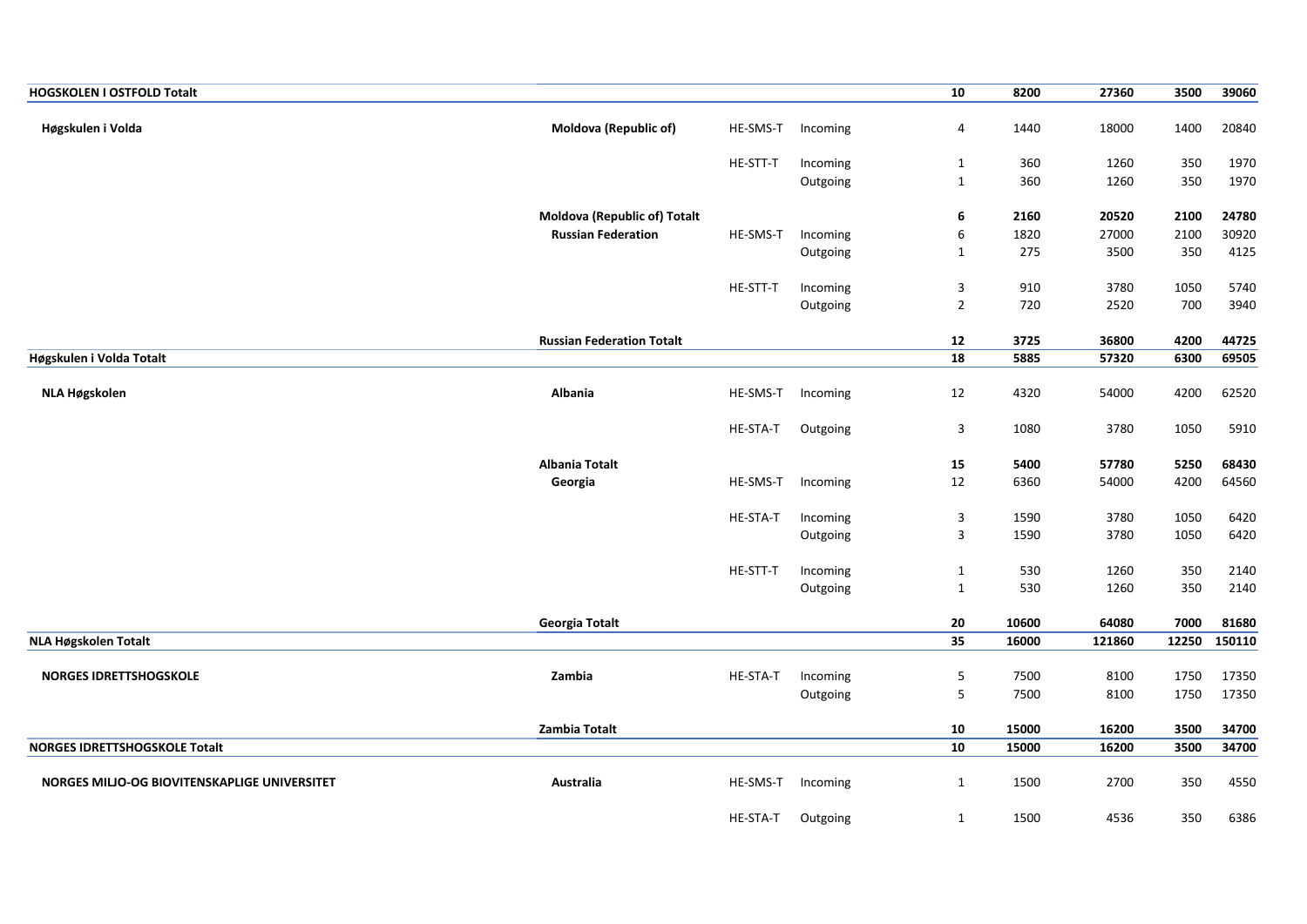| NORGES MILJO-OG BIOVITENSKAPLIGE UNIVERSITET                 | Australia                     |          |          |                                           |       |        |             |              |
|--------------------------------------------------------------|-------------------------------|----------|----------|-------------------------------------------|-------|--------|-------------|--------------|
|                                                              | <b>Australia Totalt</b>       |          |          | $\overline{2}$                            | 3000  | 7236   | 700         | 10936        |
| NORGES MILJO-OG BIOVITENSKAPLIGE UNIVERSITET Totalt          |                               |          |          | $\overline{2}$                            | 3000  | 7236   | 700         | 10936        |
| Norges musikkhøgskole                                        | Georgia                       | HE-SMS-T | Incoming | 4                                         | 2120  | 36600  | 1400        | 40120        |
|                                                              |                               | HE-STA-T | Outgoing | 4                                         | 2120  | 5040   | 1400        | 8560         |
|                                                              |                               | HE-STT-T | Incoming | 4                                         | 2120  | 5040   | 1400        | 8560         |
|                                                              | Georgia Totalt                |          |          | 12                                        | 6360  | 46680  | 4200        | 57240        |
| Norges musikkhøgskole Totalt                                 |                               |          |          | $\overline{12}$                           | 6360  | 46680  | 4200        | 57240        |
|                                                              |                               |          |          |                                           |       |        |             |              |
| NORGES TEKNISK-NATURVITENSKAPELIGE UNIVERSITET NTNU          | India                         | HE-SMS-T | Incoming | 8                                         | 6560  | 51840  | 2800        | 61200        |
|                                                              |                               |          | Outgoing | $\overline{\mathbf{4}}$                   | 3280  | 16800  | 1400        | 21480        |
|                                                              |                               | HE-STA-T | Incoming | $\mathbf{1}$                              | 820   | 1260   | 350         | 2430         |
|                                                              |                               |          | Outgoing | 1                                         | 820   | 2520   | 350         | 3690         |
|                                                              |                               |          |          |                                           |       |        |             |              |
|                                                              | <b>India Totalt</b>           |          |          | 14                                        | 11480 | 72420  | 4900        | 88800        |
|                                                              | Pakistan                      | HE-SMS-T | Incoming | 9                                         | 7380  | 64800  | 3150        | 75330        |
|                                                              |                               |          | Outgoing | 5                                         | 4100  | 21000  | 1750        | 26850        |
|                                                              |                               |          |          |                                           |       |        |             |              |
|                                                              |                               | HE-STA-T | Incoming | $\overline{\mathbf{4}}$<br>$\overline{2}$ | 3280  | 5040   | 1400<br>700 | 9720<br>7380 |
|                                                              |                               |          | Outgoing |                                           | 1640  | 5040   |             |              |
|                                                              | <b>Pakistan Totalt</b>        |          |          | 20                                        | 16400 | 95880  | 7000        | 119280       |
| NORGES TEKNISK-NATURVITENSKAPELIGE UNIVERSITET NTNU Totalt   |                               |          |          | 34                                        | 27880 | 168300 | 11900       | 208080       |
|                                                              |                               |          |          |                                           |       |        |             |              |
| Politihøgskolen (Norwegian Police University College)        | Kosovo * UN resolution        | HE-STA-T | Incoming | 3                                         | 1080  | 3780   | 1050        | 5910         |
|                                                              |                               |          | Outgoing | 3                                         | 1080  | 3780   | 1050        | 5910         |
|                                                              | Kosovo * UN resolution Totalt |          |          | 6                                         | 2160  | 7560   | 2100        | 11820        |
| Politihøgskolen (Norwegian Police University College) Totalt |                               |          |          | 6                                         | 2160  | 7560   | 2100        | 11820        |
|                                                              |                               |          |          |                                           |       |        |             |              |
| <b>UNIVERSITETET I AGDER</b>                                 | Albania                       | HE-SMS-T | Incoming | 19                                        | 6840  | 85500  | 6650        | 98990        |
|                                                              |                               |          | Outgoing | 8                                         | 2880  | 28000  | 2800        | 33680        |
|                                                              |                               | HE-STA-T | Incoming | 3                                         | 1080  | 3780   | 1050        | 5910         |
|                                                              |                               |          | Outgoing | 4                                         | 1440  | 5040   | 1400        | 7880         |
|                                                              |                               | HE-STT-T | Incoming | $\mathbf{1}$                              | 360   | 1260   | 350         | 1970         |
|                                                              |                               |          |          |                                           |       |        |             |              |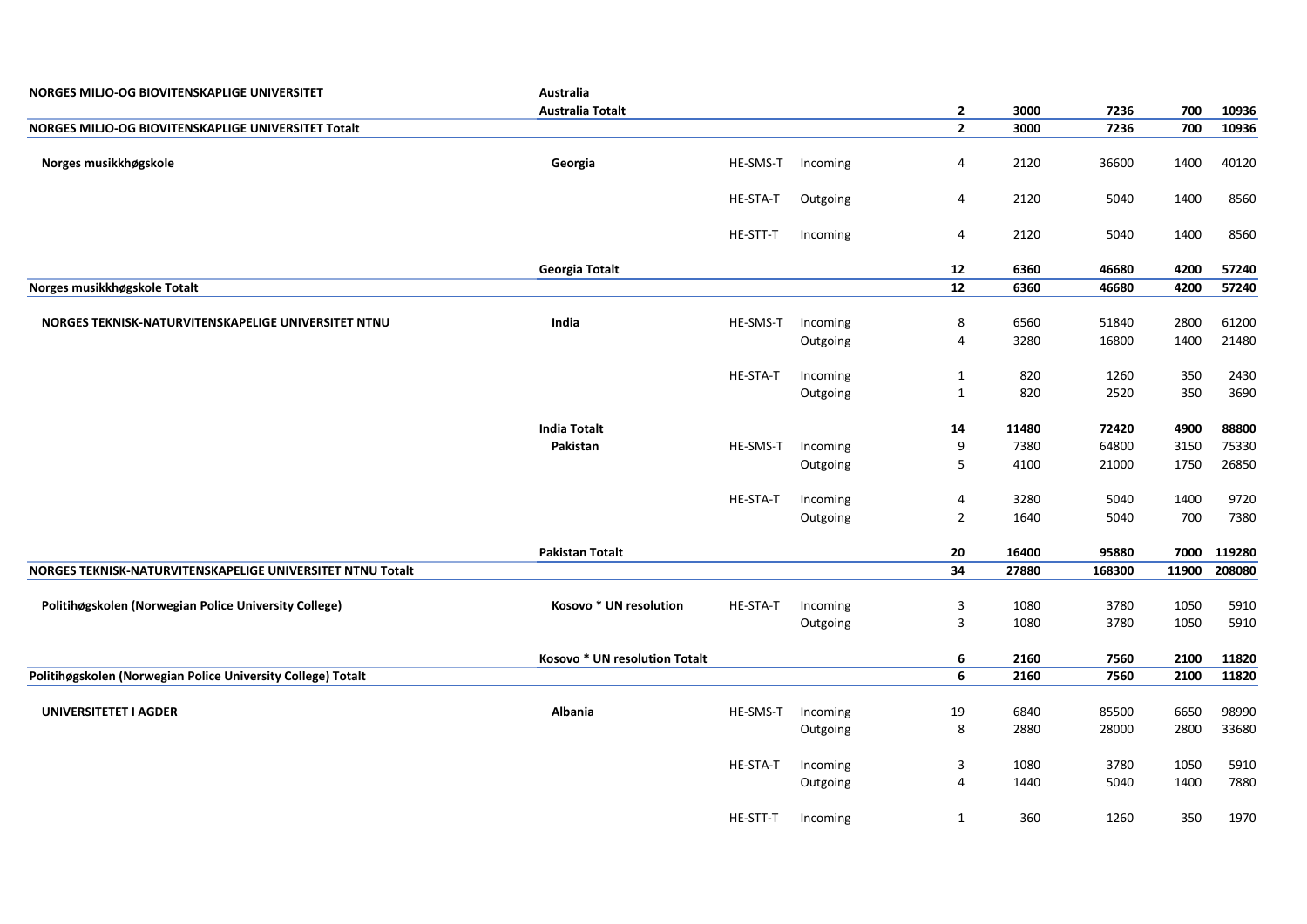| UNIVERSITETET I AGDER        | Albania                     | HE-STT-T | Outgoing | $\mathbf{1}$    | 360   | 1260   | 350   | 1970   |
|------------------------------|-----------------------------|----------|----------|-----------------|-------|--------|-------|--------|
|                              | <b>Albania Totalt</b>       |          |          | 36              | 12960 | 124840 | 12600 | 150400 |
|                              | Sri Lanka                   | HE-SMS-T | Incoming | 5               | 7500  | 13800  | 1750  | 23050  |
|                              |                             | HE-STA-T | Incoming | $\overline{2}$  | 3000  | 2520   | 700   | 6220   |
|                              |                             |          | Outgoing | $\mathbf{1}$    | 1500  | 1260   | 350   | 3110   |
|                              | Sri Lanka Totalt            |          |          | 8               | 12000 | 17580  | 2800  | 32380  |
|                              | <b>United States</b>        | HE-SMS-T | Incoming | 4               | 3280  | 11040  | 1400  | 15720  |
|                              |                             | HE-STA-T | Incoming | $\mathbf{1}$    | 820   | 1260   | 350   | 2430   |
|                              |                             |          | Outgoing | $\mathbf 1$     | 820   | 1260   | 350   | 2430   |
|                              |                             | HE-STT-T | Outgoing | $\mathbf 1$     | 820   | 1260   | 350   | 2430   |
|                              | <b>United States Totalt</b> |          |          | $\overline{7}$  | 5740  | 14820  | 2450  | 23010  |
| UNIVERSITETET I AGDER Totalt |                             |          |          | $\overline{51}$ | 30700 | 157240 | 17850 | 205790 |
| UNIVERSITETET I BERGEN       | Australia                   | HE-SMS-T | Incoming | $\overline{a}$  | 6000  | 18000  | 1400  | 25400  |
|                              |                             | HE-STA-T | Incoming | $\mathbf 1$     | 1500  | 6048   | 350   | 7898   |
|                              |                             |          | Outgoing | $\mathbf{1}$    | 1500  | 6048   | 350   | 7898   |
|                              | <b>Australia Totalt</b>     |          |          | 6               | 9000  | 30096  | 2100  | 41196  |
|                              | Cuba                        | HE-SMS-T | Incoming | $\overline{2}$  | 1640  | 13500  | 700   | 15840  |
|                              |                             |          | Outgoing | 6               | 4920  | 21000  | 2100  | 28020  |
|                              |                             | HE-STA-T | Incoming | $\overline{2}$  | 1640  | 6804   | 700   | 9144   |
|                              |                             |          | Outgoing | $\mathbf 1$     | 820   | 3402   | 350   | 4572   |
|                              |                             | HE-STT-T | Incoming | $\mathbf 1$     | 820   | 3402   | 350   | 4572   |
|                              |                             |          | Outgoing | $\mathbf 1$     | 820   | 3402   | 350   | 4572   |
|                              | <b>Cuba Totalt</b>          |          |          | 13              | 10660 | 51510  | 4550  | 66720  |
|                              | Egypt                       | HE-SMS-T | Incoming | $\overline{2}$  | 1060  | 9000   | 700   | 10760  |
|                              |                             |          | Outgoing | 4               | 2120  | 14000  | 1400  | 17520  |
|                              | <b>Egypt Totalt</b>         |          |          | 6               | 3180  | 23000  | 2100  | 28280  |
|                              | India                       | HE-SMS-T | Incoming | 9               | 7380  | 40500  | 3150  | 51030  |
|                              |                             | HE-STA-T | Incoming | 8               | 6560  | 10080  | 2800  | 19440  |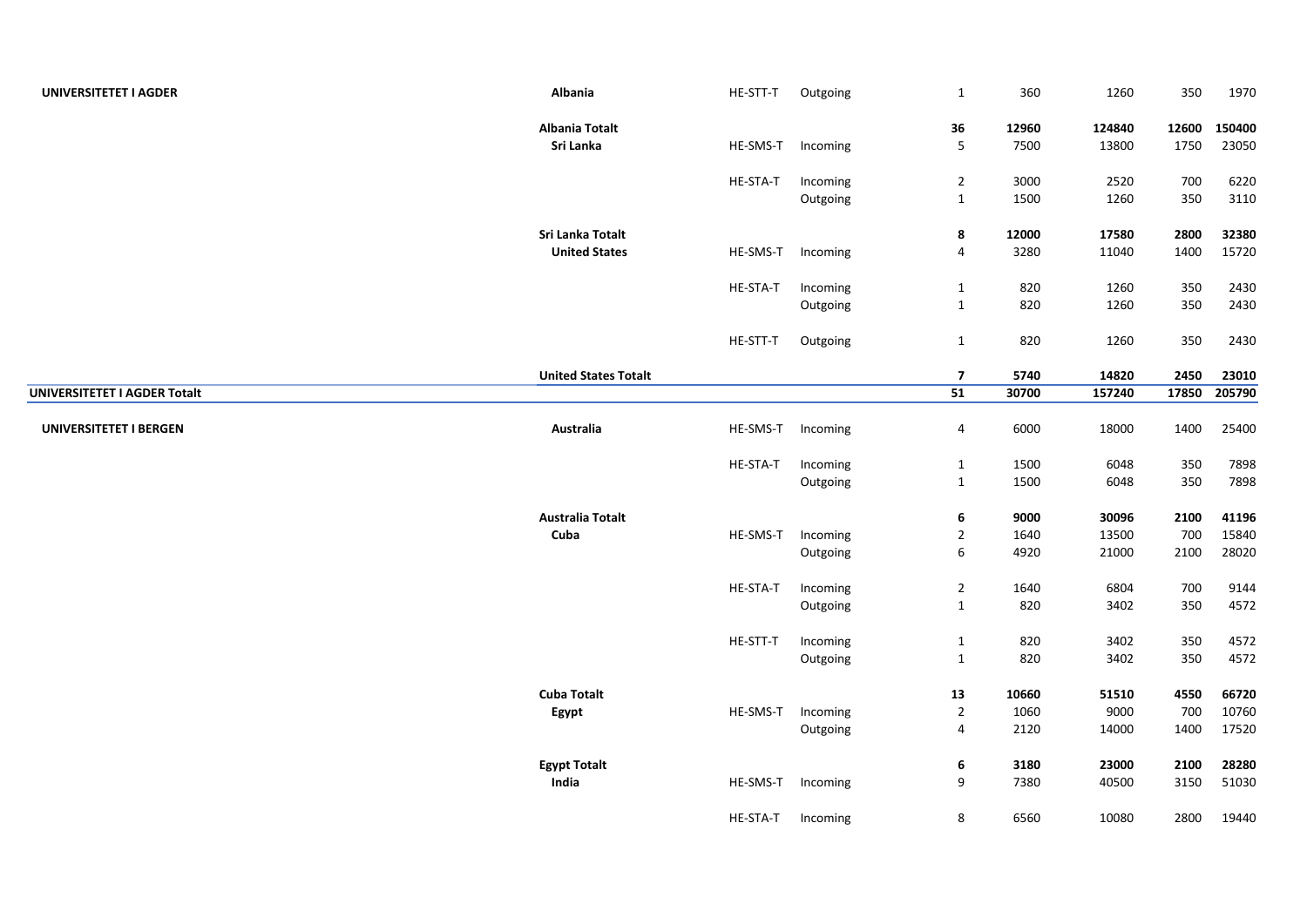| India                            |                 |          |                         |       |       |      |       |
|----------------------------------|-----------------|----------|-------------------------|-------|-------|------|-------|
| <b>India Totalt</b>              |                 |          | 17                      | 13940 | 50580 | 5950 | 70470 |
| Jordan                           | HE-SMS-T        | Incoming | 3                       | 1590  | 13500 | 1050 | 16140 |
|                                  |                 | Outgoing | $\overline{2}$          | 1060  | 7000  | 700  | 8760  |
|                                  | HE-STA-T        | Incoming | $\mathbf 1$             | 530   | 1260  | 350  | 2140  |
|                                  |                 | Outgoing | $\mathbf 1$             | 530   | 1260  | 350  | 2140  |
| <b>Jordan Totalt</b>             |                 |          | 7                       | 3710  | 23020 | 2450 | 29180 |
| <b>Palestine</b>                 | HE-SMS-T        | Incoming | $\overline{\mathbf{3}}$ | 1590  | 13500 | 1050 | 16140 |
|                                  |                 | Outgoing | $\overline{2}$          | 1060  | 5600  | 700  | 7360  |
|                                  | HE-STA-T        | Outgoing | $\mathbf{1}$            | 530   | 2160  | 350  | 3040  |
|                                  | HE-STT-T        | Incoming | $\overline{2}$          | 1060  | 4320  | 700  | 6080  |
| <b>Palestine Totalt</b>          |                 |          | 8                       | 4240  | 25580 | 2800 | 32620 |
| <b>Russian Federation</b>        | HE-SMS-T        | Incoming | 5                       | 1375  | 22500 | 1750 | 25625 |
|                                  |                 | Outgoing | 5                       | 1375  | 17500 | 1750 | 20625 |
|                                  | <b>HE-STA-T</b> | Incoming | $\overline{2}$          | 550   | 2520  | 700  | 3770  |
|                                  |                 | Outgoing | $\overline{2}$          | 550   | 2520  | 700  | 3770  |
|                                  | HE-STT-T        | Incoming | $\overline{2}$          | 550   | 2520  | 700  | 3770  |
|                                  |                 | Outgoing | $\overline{2}$          | 550   | 2520  | 700  | 3770  |
| <b>Russian Federation Totalt</b> |                 |          | 18                      | 4950  | 50080 | 6300 | 61330 |
| <b>Tunisia</b>                   | HE-SMS-T        | Incoming | $\overline{2}$          | 720   | 9000  | 700  | 10420 |
|                                  |                 | Outgoing | $\overline{2}$          | 720   | 7000  | 700  | 8420  |
|                                  | HE-STA-T        | Incoming | $\mathbf{1}$            | 530   | 1260  | 350  | 2140  |
| <b>Tunisia Totalt</b>            |                 |          | 5                       | 1970  | 17260 | 1750 | 20980 |
| <b>Ukraine</b>                   | HE-SMS-T        | Incoming | 8                       | 2200  | 36000 | 2800 | 41000 |
|                                  | HE-STA-T        | Outgoing | $\mathbf{1}$            | 275   | 3024  | 350  | 3649  |
|                                  | HE-STT-T        | Incoming | 8                       | 2200  | 20160 | 2800 | 25160 |
| <b>Ukraine Totalt</b>            |                 |          | 17                      | 4675  | 59184 | 5950 | 69809 |
| <b>United States</b>             | HE-SMS-T        | Incoming | 4                       | 3280  | 18000 | 1400 | 22680 |
|                                  |                 |          |                         |       |       |      |       |

## **UNIVERSITETET I BERGEN India**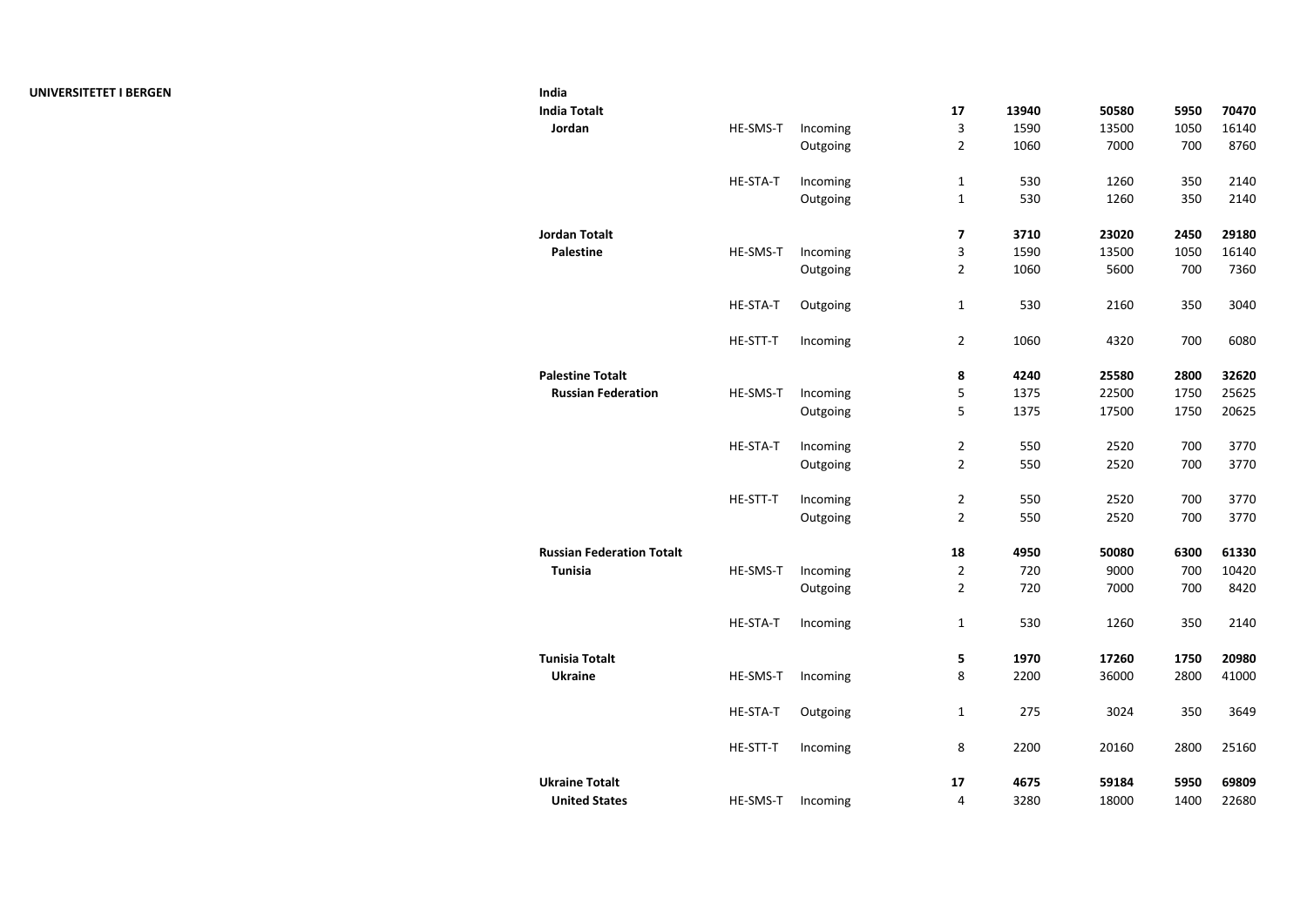| UNIVERSITETET I BERGEN        | <b>United States</b>          | HE-STA-T | Outgoing | $\mathsf 3$             | 2460  | 3780   | 1050  | 7290   |
|-------------------------------|-------------------------------|----------|----------|-------------------------|-------|--------|-------|--------|
|                               | <b>United States Totalt</b>   |          |          | $\overline{\mathbf{z}}$ | 5740  | 21780  | 2450  | 29970  |
| UNIVERSITETET I BERGEN Totalt |                               |          |          | 104                     | 62065 | 352090 | 36400 | 450555 |
|                               |                               |          |          |                         |       |        |       |        |
| UNIVERSITETET I OSLO          | Georgia                       | HE-SMS-T | Incoming | 10                      | 5300  | 45000  | 3500  | 53800  |
|                               |                               |          | Outgoing | $\overline{2}$          | 1060  | 7000   | 700   | 8760   |
|                               |                               | HE-STA-T | Incoming | $\overline{2}$          | 1060  | 4320   | 700   | 6080   |
|                               |                               |          | Outgoing | $\overline{\mathbf{3}}$ | 1590  | 6480   | 1050  | 9120   |
|                               |                               |          |          |                         |       |        |       |        |
|                               |                               | HE-STT-T | Incoming | $\overline{2}$          | 1060  | 4320   | 700   | 6080   |
|                               |                               |          | Outgoing | $\mathbf{1}$            | 530   | 1260   | 350   | 2140   |
|                               | <b>Georgia Totalt</b>         |          |          | ${\bf 20}$              | 10600 | 68380  | 7000  | 85980  |
|                               | Kosovo * UN resolution        | HE-SMP-T | Outgoing | $\sqrt{2}$              | 720   | 4200   | 700   | 5620   |
|                               |                               | HE-SMS-T | Incoming | 9                       | 3240  | 64800  | 3150  | 71190  |
|                               |                               |          | Outgoing | $\boldsymbol{6}$        | 2160  | 22400  | 2100  | 26660  |
|                               |                               |          |          |                         |       |        |       |        |
|                               |                               | HE-STA-T | Incoming | $\overline{\mathbf{4}}$ | 1440  | 8640   | 1400  | 11480  |
|                               |                               |          | Outgoing | $\overline{4}$          | 1440  | 14112  | 1400  | 16952  |
|                               |                               | HE-STT-T | Incoming | 8                       | 2880  | 38304  | 2800  | 43984  |
|                               |                               |          | Outgoing | $\overline{2}$          | 720   | 5796   | 700   | 7216   |
|                               |                               |          |          |                         |       |        |       |        |
|                               | Kosovo * UN resolution Totalt |          |          | 35                      | 12600 | 158252 | 12250 | 183102 |
|                               | <b>South Africa</b>           | HE-SMS-T | Incoming | 6                       | 9000  | 16380  | 2100  | 27480  |
|                               |                               | HE-STT-T | Incoming | $\overline{2}$          | 3000  | 5544   | 700   | 9244   |
|                               |                               |          |          |                         |       |        |       |        |
|                               | <b>South Africa Totalt</b>    |          |          | 8                       | 12000 | 21924  | 2800  | 36724  |
| UNIVERSITETET I OSLO Totalt   |                               |          |          | 63                      | 35200 | 248556 | 22050 | 305806 |
| UNIVERSITETET I SOROST-NORGE  | Georgia                       | HE-SMS-T | Incoming | 6                       | 3180  | 27000  | 2100  | 32280  |
|                               |                               |          |          |                         |       |        |       |        |
|                               |                               | HE-STA-T | Incoming | $\boldsymbol{6}$        | 3180  | 6480   | 2100  | 11760  |
|                               |                               |          | Outgoing | 3                       | 1590  | 3240   | 1050  | 5880   |
|                               | <b>Georgia Totalt</b>         |          |          | 15                      | 7950  | 36720  | 5250  | 49920  |
|                               | Guatemala                     | HE-SMS-T | Incoming | $\sqrt{4}$              | 6000  | 18000  | 1400  | 25400  |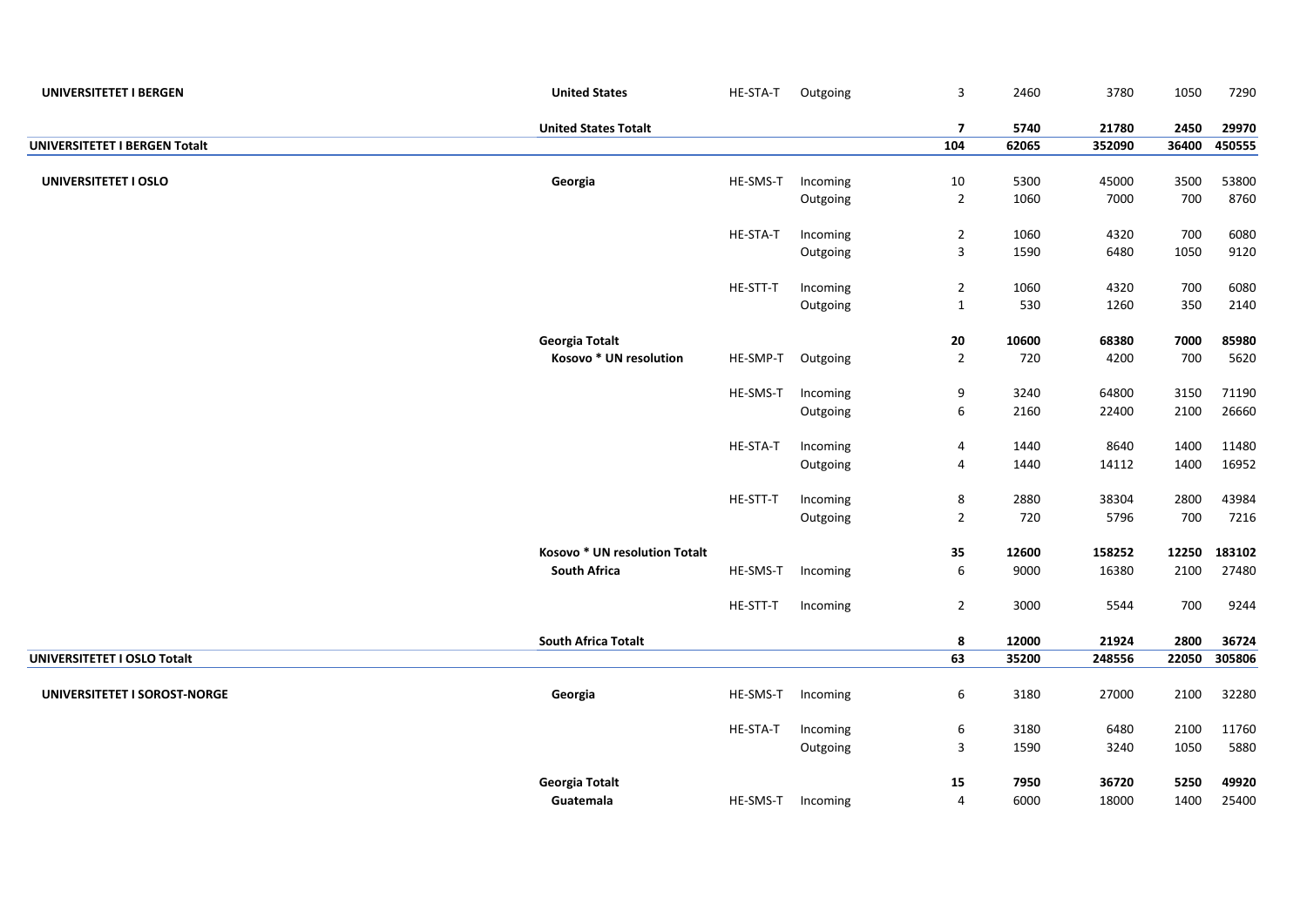| UNIVERSITETET I SOROST-NORGE        | Guatemala                        | HE-STA-T          | Incoming | $\overline{2}$   | 3000  | 2520   | 700   | 6220   |
|-------------------------------------|----------------------------------|-------------------|----------|------------------|-------|--------|-------|--------|
|                                     | <b>Guatemala Totalt</b>          |                   |          | 6                | 9000  | 20520  | 2100  | 31620  |
|                                     | Kyrgyzstan                       | HE-SMS-T          | Incoming | 4                | 3280  | 18000  | 1400  | 22680  |
|                                     |                                  |                   | Outgoing | $\overline{2}$   | 1640  | 7000   | 700   | 9340   |
|                                     | <b>Kyrgyzstan Totalt</b>         |                   |          | 6                | 4920  | 25000  | 2100  | 32020  |
|                                     | Lebanon                          | HE-SMS-T          | Incoming | 5                | 2650  | 22500  | 1750  | 26900  |
|                                     |                                  |                   | Outgoing | 4                | 2120  | 14000  | 1400  | 17520  |
|                                     |                                  | HE-STA-T          | Incoming | $\sqrt{5}$       | 2650  | 5400   | 1750  | 9800   |
|                                     |                                  |                   | Outgoing | 6                | 3180  | 6480   | 2100  | 11760  |
|                                     | <b>Lebanon Totalt</b>            |                   |          | 20               | 10600 | 48380  | 7000  | 65980  |
|                                     | Malawi                           | HE-SMS-T          | Incoming | $\boldsymbol{7}$ | 10500 | 31500  | 2450  | 44450  |
|                                     |                                  | HE-STA-T          | Incoming | $\overline{2}$   | 3000  | 4320   | 700   | 8020   |
|                                     |                                  |                   | Outgoing | $\overline{2}$   | 3000  | 4320   | 700   | 8020   |
|                                     |                                  |                   |          |                  |       |        |       |        |
|                                     | <b>Malawi Totalt</b>             |                   |          | 11               | 16500 | 40140  | 3850  | 60490  |
|                                     | <b>Russian Federation</b>        | HE-SMS-T          | Incoming | $\mathsf S$      | 1375  | 22500  | 1750  | 25625  |
|                                     |                                  |                   | Outgoing | 3                | 825   | 10500  | 1050  | 12375  |
|                                     |                                  | HE-STA-T          | Incoming | 3                | 825   | 3240   | 1050  | 5115   |
|                                     |                                  |                   | Outgoing | $\mathbf 2$      | 550   | 2160   | 700   | 3410   |
|                                     | <b>Russian Federation Totalt</b> |                   |          | 13               | 3575  | 38400  | 4550  | 46525  |
|                                     | <b>South Africa</b>              | HE-STA-T          | Incoming | $\sqrt{2}$       | 3000  | 2520   | 700   | 6220   |
|                                     |                                  |                   | Outgoing | $\overline{2}$   | 3000  | 2520   | 700   | 6220   |
|                                     | South Africa Totalt              |                   |          | 4                | 6000  | 5040   | 1400  | 12440  |
| UNIVERSITETET I SOROST-NORGE Totalt |                                  |                   |          | 75               | 58545 | 214200 | 26250 | 298995 |
| UNIVERSITETET I STAVANGER           | Madagascar                       | HE-STA-T          | Outgoing | 3                | 4500  | 3780   | 1050  | 9330   |
|                                     |                                  | HE-STT-T          | Incoming | 4                | 6000  | 5040   | 1400  | 12440  |
|                                     |                                  |                   | Outgoing | $\mathbf{1}$     | 1500  | 1260   | 350   | 3110   |
|                                     |                                  |                   |          |                  |       |        |       |        |
|                                     | <b>Madagascar Totalt</b>         |                   |          | 8                | 12000 | 10080  | 2800  | 24880  |
|                                     | <b>Palestine</b>                 | HE-SMP-T          | Outgoing | $\overline{5}$   | 2650  | 10500  | 1750  | 14900  |
|                                     |                                  | HE-SMS-T Incoming |          | 12               | 6360  | 54000  | 4200  | 64560  |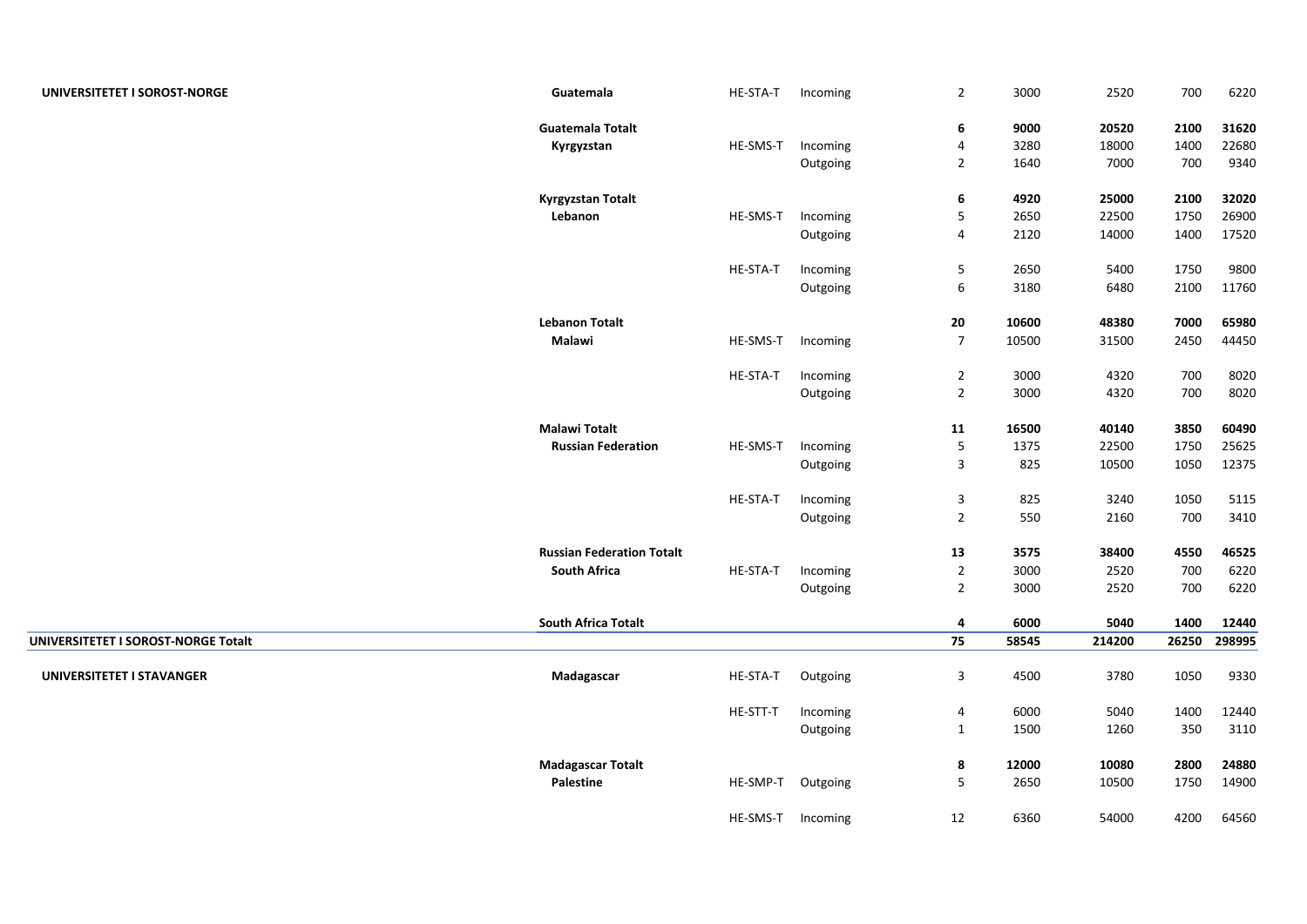| UNIVERSITETET I STAVANGER                             | Palestine                             | HE-SMS-T | Outgoing             | $\overline{4}$              | 2120  | 8400   | 1400  | 11920  |
|-------------------------------------------------------|---------------------------------------|----------|----------------------|-----------------------------|-------|--------|-------|--------|
|                                                       |                                       | HE-STA-T | Incoming             | $\overline{2}$              | 1060  | 2520   | 700   | 4280   |
|                                                       |                                       |          | Outgoing             | $\boldsymbol{6}$            | 3180  | 7560   | 2100  | 12840  |
|                                                       |                                       | HE-STT-T | Incoming             | 6                           | 3180  | 7560   | 2100  | 12840  |
|                                                       |                                       |          | Outgoing             | 8                           | 4240  | 7560   | 2800  | 14600  |
|                                                       | <b>Palestine Totalt</b>               |          |                      | 43                          | 22790 | 98100  | 15050 | 135940 |
|                                                       | Tanzania (United Republic of HE-SMP-T |          | Incoming             | $\pmb{4}$                   | 6000  | 7200   | 1400  | 14600  |
|                                                       |                                       |          | Outgoing             | $\overline{2}$              | 3000  | 4200   | 700   | 7900   |
|                                                       |                                       | HE-STA-T | Outgoing             | $\mathbf{1}$                | 1500  | 1260   | 350   | 3110   |
|                                                       |                                       |          |                      |                             |       |        |       |        |
|                                                       |                                       | HE-STT-T | Incoming             | $\overline{2}$              | 3000  | 2520   | 700   | 6220   |
|                                                       |                                       |          | Outgoing             | $\mathbf{1}$                | 1500  | 1260   | 350   | 3110   |
|                                                       | Tanzania (United Republic of) Totalt  |          |                      | 10                          | 15000 | 16440  | 3500  | 34940  |
| UNIVERSITETET I STAVANGER Totalt                      |                                       |          |                      | 61                          | 49790 | 124620 | 21350 | 195760 |
|                                                       |                                       |          |                      |                             |       |        |       |        |
| UNIVERSITETET I TROMSOE - NORGES ARKTISKE UNIVERSITET | Canada                                | HE-SMS-T | Incoming             | $\overline{2}$              | 1640  | 9000   | 700   | 11340  |
|                                                       |                                       |          | Outgoing             | $\overline{2}$              | 1640  | 7000   | 700   | 9340   |
|                                                       |                                       | HE-STA-T | Incoming             | $\overline{2}$              | 1640  | 2520   | 700   | 4860   |
|                                                       |                                       |          | Outgoing             | $\overline{2}$              | 1640  | 2520   | 700   | 4860   |
|                                                       | <b>Canada Totalt</b>                  |          |                      | 8                           | 6560  | 21040  | 2800  | 30400  |
|                                                       | Ethiopia                              | HE-SMS-T | Incoming             | $\overline{4}$              | 3280  | 18000  | 1400  | 22680  |
|                                                       |                                       | HE-STA-T |                      |                             | 820   | 1800   | 350   | 2970   |
|                                                       |                                       |          | Incoming<br>Outgoing | $\mathbf{1}$<br>$\mathbf 1$ | 820   | 1260   | 350   | 2430   |
|                                                       |                                       |          |                      |                             |       |        |       |        |
|                                                       | <b>Ethiopia Totalt</b>                |          |                      | 6                           | 4920  | 21060  | 2100  | 28080  |
|                                                       | Kyrgyzstan                            | HE-SMS-T | Incoming             | $\overline{4}$              | 3280  | 18000  | 1400  | 22680  |
|                                                       |                                       | HE-STA-T | Incoming             | $\mathbf{1}$                | 820   | 1980   | 350   | 3150   |
|                                                       |                                       |          | Outgoing             | $\mathbf{1}$                | 820   | 1620   | 350   | 2790   |
|                                                       |                                       |          |                      |                             |       |        |       |        |
|                                                       | <b>Kyrgyzstan Totalt</b>              |          |                      | 6                           | 4920  | 21600  | 2100  | 28620  |
|                                                       | Lebanon                               | HE-SMP-T | Incoming             | $\boldsymbol{6}$            | 4920  | 14400  | 2100  | 21420  |
|                                                       |                                       |          | Outgoing             | 10                          | 8200  | 19997  | 3500  | 31697  |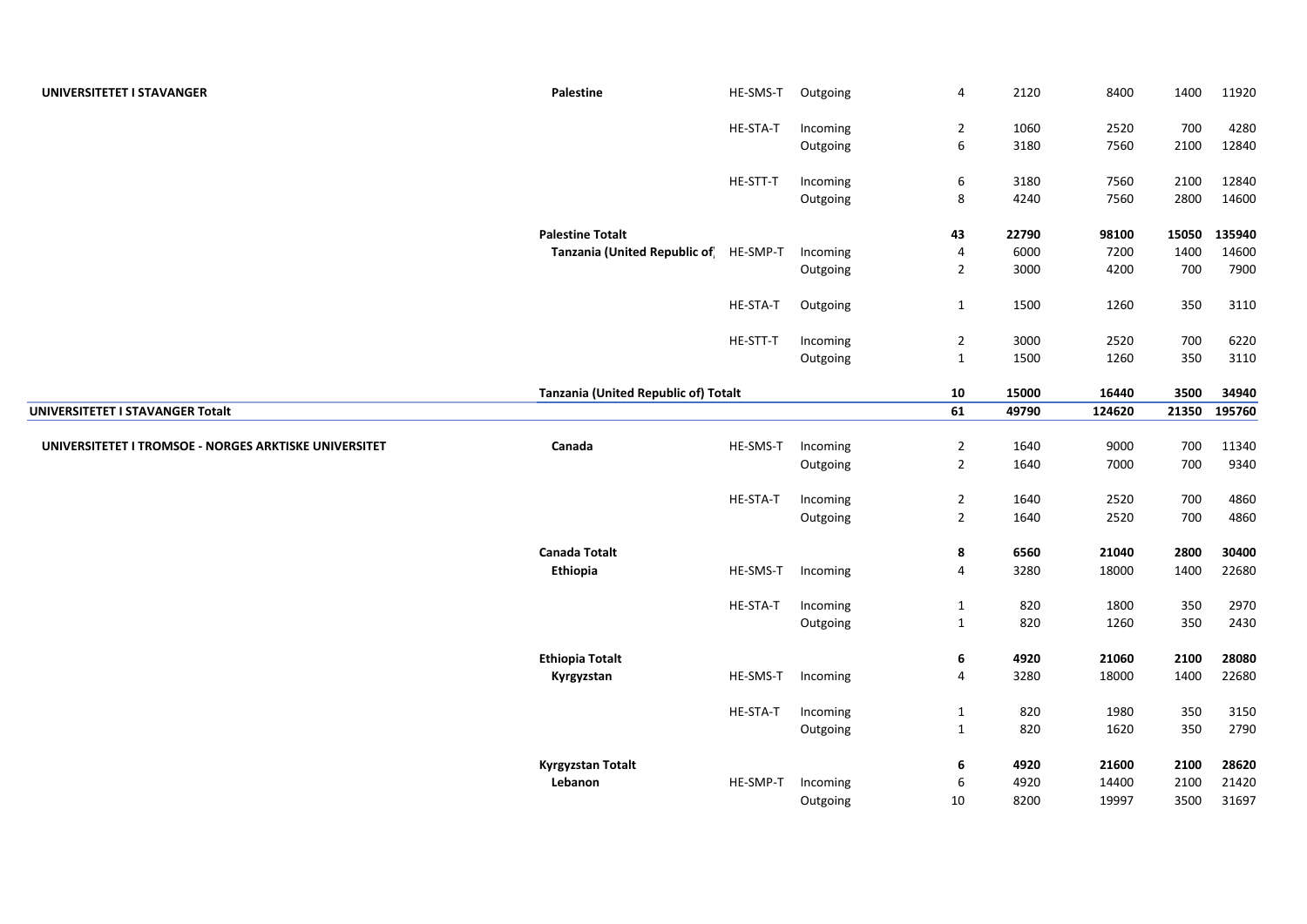| UNIVERSITETET I TROMSOE - NORGES ARKTISKE UNIVERSITET        | Lebanon                  | HE-SMS-T | Outgoing | 4                       | 3280  | 8400   | 1400  | 13080  |
|--------------------------------------------------------------|--------------------------|----------|----------|-------------------------|-------|--------|-------|--------|
|                                                              |                          | HE-STA-T | Incoming | 9                       | 7380  | 11340  | 3150  | 21870  |
|                                                              |                          |          | Outgoing | $\overline{7}$          | 5740  | 8820   | 2450  | 17010  |
|                                                              | <b>Lebanon Totalt</b>    |          |          | 36                      | 29520 | 62957  | 12600 | 105077 |
| UNIVERSITETET I TROMSOE - NORGES ARKTISKE UNIVERSITET Totalt |                          |          |          | 56                      | 45920 | 126657 | 19600 | 192177 |
| <b>VID VITENSKAPELIGE HOGSKOLE AS</b>                        | Cuba                     | HE-SMP-T | Outgoing | 4                       | 3280  | 8400   | 1400  | 13080  |
|                                                              |                          | HE-STA-T | Incoming | 5                       | 4100  | 6300   | 1750  | 12150  |
|                                                              |                          |          | Outgoing | 3                       | 2460  | 3780   | 1050  | 7290   |
|                                                              | <b>Cuba Totalt</b>       |          |          | ${\bf 12}$              | 9840  | 18480  | 4200  | 32520  |
|                                                              | Ethiopia                 | HE-SMP-T | Incoming | 5                       | 4100  | 9000   | 1750  | 14850  |
|                                                              |                          |          | Outgoing | $\overline{4}$          | 3280  | 5600   | 1400  | 10280  |
|                                                              |                          | HE-STA-T | Outgoing | 5                       | 4100  | 6300   | 1750  | 12150  |
|                                                              |                          | HE-STT-T | Incoming | $\overline{3}$          | 2460  | 3780   | 1050  | 7290   |
|                                                              | <b>Ethiopia Totalt</b>   |          |          | 17                      | 13940 | 24680  | 5950  | 44570  |
|                                                              | Israel                   | HE-STA-T | Incoming | $\overline{7}$          | 3710  | 8820   | 2450  | 14980  |
|                                                              |                          | HE-STT-T | Outgoing | 6                       | 3180  | 7560   | 2100  | 12840  |
|                                                              | <b>Israel Totalt</b>     |          |          | 13                      | 6890  | 16380  | 4550  | 27820  |
|                                                              | Madagascar               | HE-SMS-T | Incoming | $\mathbf 1$             | 1500  | 5400   | 350   | 7250   |
|                                                              |                          |          | Outgoing | $\overline{2}$          | 3000  | 8400   | 700   | 12100  |
|                                                              |                          | HE-STA-T | Incoming | $\overline{2}$          | 3000  | 2520   | 700   | 6220   |
|                                                              |                          |          | Outgoing | $\overline{2}$          | 3000  | 2520   | 700   | 6220   |
|                                                              |                          | HE-STT-T | Incoming | $\overline{2}$          | 3000  | 2520   | 700   | 6220   |
|                                                              |                          |          | Outgoing | $\overline{2}$          | 3000  | 2520   | 700   | 6220   |
|                                                              | <b>Madagascar Totalt</b> |          |          | ${\bf 11}$              | 16500 | 23880  | 3850  | 44230  |
|                                                              | Malawi                   | HE-SMP-T | Incoming | $\mathbf{3}$            | 4500  | 5760   | 1050  | 11310  |
|                                                              |                          |          | Outgoing | $\overline{2}$          | 3000  | 2893   | 700   | 6593   |
|                                                              |                          | HE-STT-T | Incoming | $\overline{\mathbf{4}}$ | 6000  | 5040   | 1400  | 12440  |
|                                                              |                          |          | Outgoing | $\overline{2}$          | 3000  | 2520   | 700   | 6220   |
|                                                              |                          |          |          |                         |       |        |       |        |